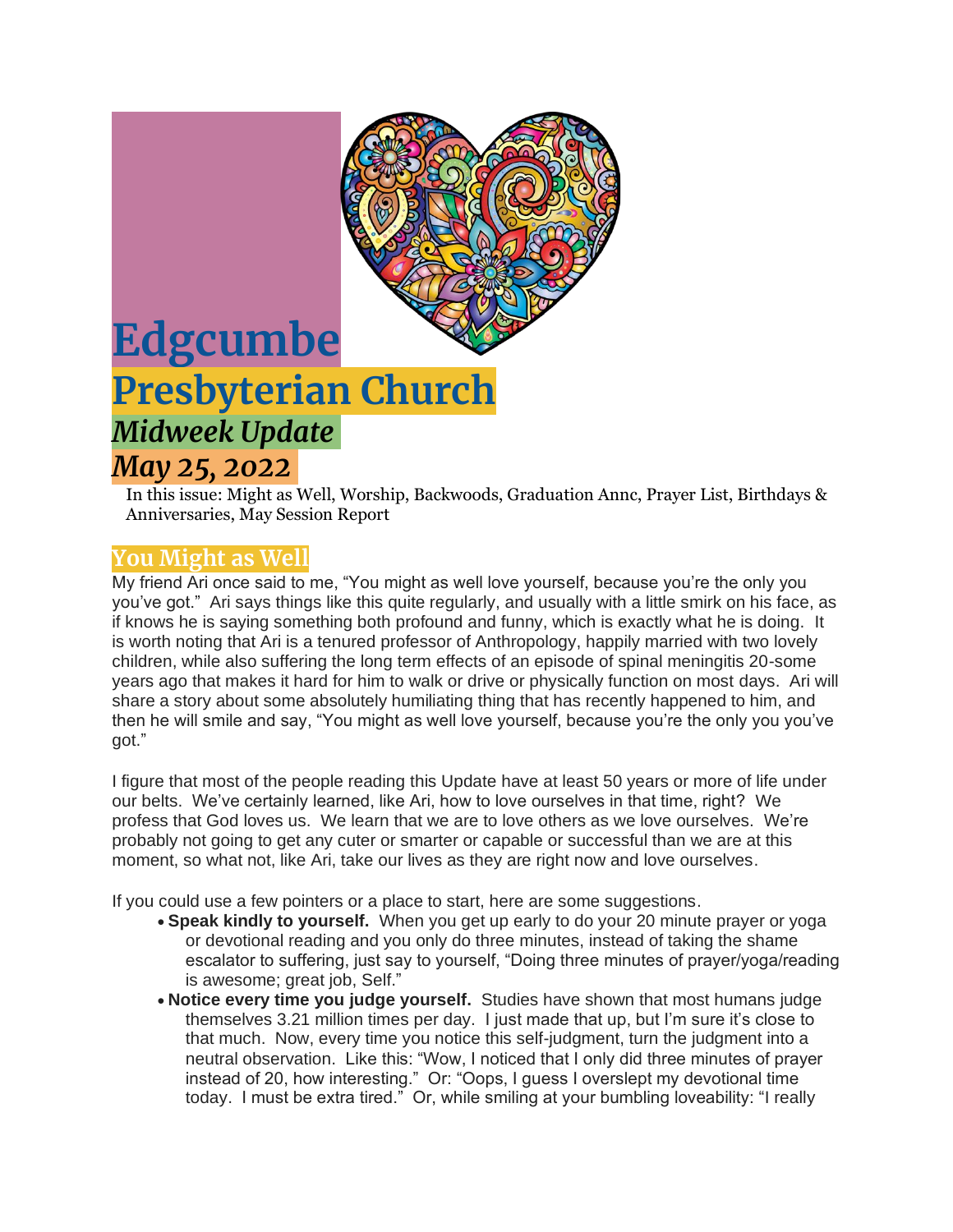messed up that conversation. I'll need to call that person back later to apologize and check in."

• Or how about this. Every time you feel yourself judging yourself, stop (harder than it sounds) and **take a deep breath**. Let yourself rest for a hot moment in the river of God's love and grace.

As my friend Ari says, "You might as well love yourself, because you're the only you you've got."

#### **Worship Coming Up**

For May 29, the weather forecast is for a gorgeous day, so plan on outdoor worship in the

backwoods on that day! Bring a chair of your choice We will still hope to broadcast the service live on Zoom, but our internet connection in the backyard is iffy, so be prepared for technical trickiness.

## **Congregational Meeting**:

On June 12, 2022, there will be a meeting of the congregation after church to elect new session members. The terms for Connie Howe-Vielmetti and Ingrid Eggert ended in May of this year. Both have agreed to continue for another term. At the present time there are 5 elders serving on session. If anyone in the congregation would like to serve on session, please contact one of the current members: Jay McGregor, Connie Howe-Vielmetti, Rich Schiferl, Ingrid Eggert or Meredith Holt.

Thank you, Meredith Holt

## **Backwoods Joyful Stewards**

As we hold the preciousness of the land in our hearts, we are aware that it needs attention. Please consider committing to a certain amount of time a week to:

- pull invasive species OR
- watering, mowing, and/or other maintenance OR
- plant groundcovers, new trees, etc

There will be a sign up sheet coming soon to help get that organized. Pastor Luna is happy to meet with people to work in the backwoods. Send her an email to schedule time! Also... PLEASE come to the Saturday Backwoods Work Event on 5/30 from 1-4:00pm. Come for all or part of that day. There will be an invasive species plant identification time at 1:00pm.

#### **Prayer List:**

From **LaGretta**: "On Sunday, May 22nd, in Downingtown, Pennsylvania my daughter and her husband announced the birth of their son, **Tobyn Archer Terefenko**. I am now blessed with five



grandchildren!" Welcome, sweet Tobyn! We open our circle and our hearts to you!!